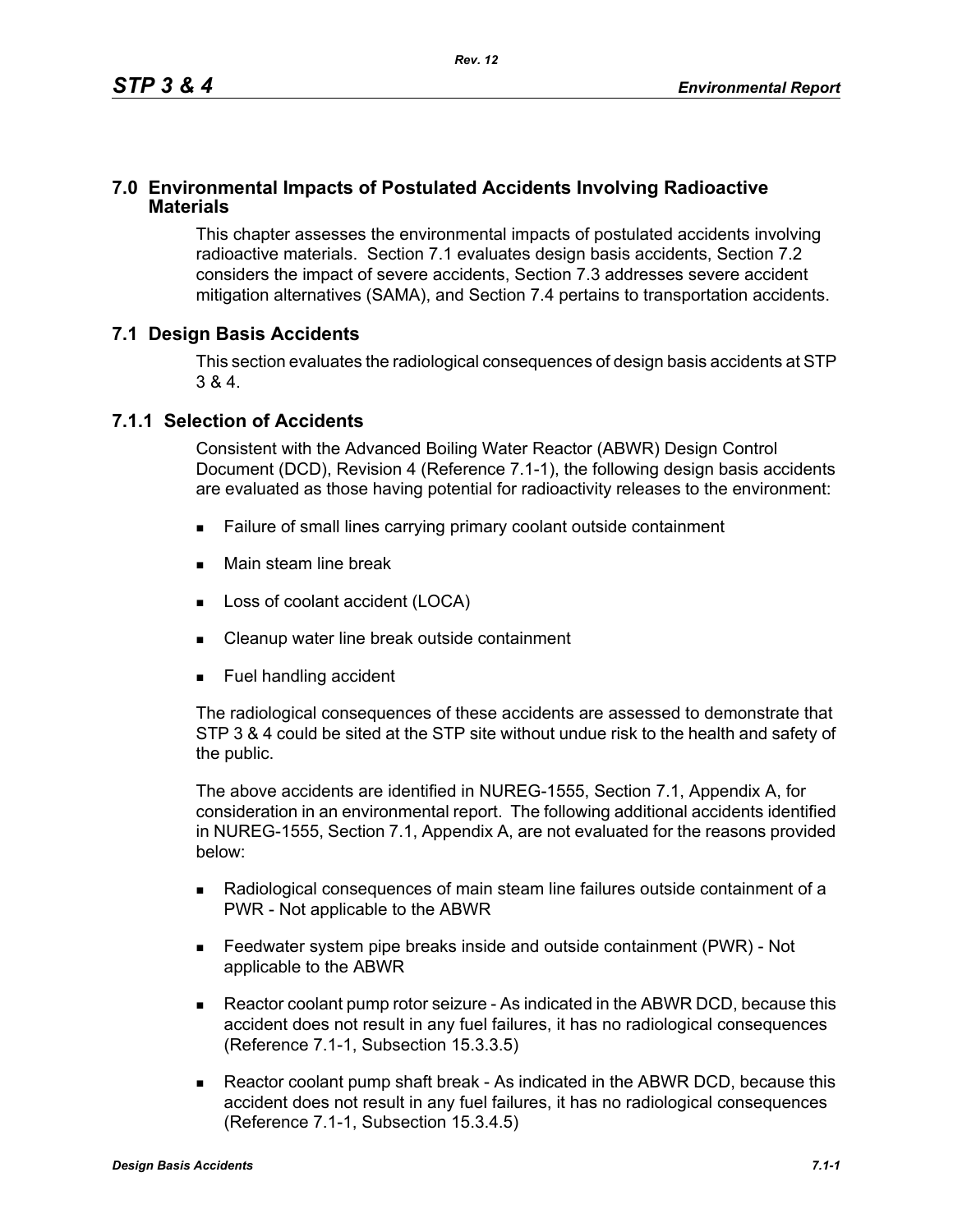*Rev. 12*

- Radiological consequences of control rod drop accident (BWR) As indicated in the ABWR DCD, there is no basis for this accident to occur (Reference 7.1-1, Subsection 15.4.10.3)
- Radiological consequences of steam generator tube failure (PWR) Not applicable to the ABWR

# **7.1.2 Evaluation Methodology**

The ABWR DCD presents the radiological consequences of the accidents identified in Subsection 7.1.1. The basic scenario for each accident is that some quantity of activity is released at the accident location inside a building and this activity is eventually released to the environment. The transport of activity within the plant is independent of the site and is specific to the ABWR design. Details about the methodologies and assumptions pertaining to each of the accidents, such as activity release pathways and credited mitigation features, are provided in the reference ABWR DCD (Reference 7.1- 1, Chapter 15).

The dose to an individual located at the exclusion area boundary (EAB) or in the low population zone (LPZ) is calculated based on the amount of activity released to the environment, the atmospheric dispersion of the activity during the transport from the release point to the off-site location, the breathing rate of the individual at the off-site location, and activity-to-dose conversion factors. The only site-specific parameter is atmospheric dispersion. Site-specific doses are obtained by adjusting the reference ABWR DCD doses to reflect site-specific atmospheric dispersion factors (χ/Q values).

NUREG-1555 provides two options for calculating  $\chi$ /Q values: either 50<sup>th</sup> percentile χ/Q values based on onsite meteorological data or 10% of the levels given in Regulatory Guide 1.3 (Reference 7.1-2) to represent more realistic dispersion conditions than assumed in the safety evaluation. The option to use  $50<sup>th</sup>$  percentile site-specific χ/Q values was selected. Short-term accident χ/Q values are calculated using the methodology of Regulatory Guide 1.145, Revision 1 (Reference 7.1-3) with site-specific meteorological data. As indicated in Section 2.7, the Regulatory Guide 1.145 methodology is implemented in the NRC-sponsored PAVAN computer program. This program computes χ/Q values at the EAB and the LPZ for each combination of wind speed and atmospheric stability for each of the 16 downwind direction sectors. Releases are assumed to be at ground level, and the shortest distances between the power block and the off-site locations are selected to conservatively maximize the  $\chi$ /Q values.

Consistent with the reference ABWR DCD, the accident doses are presented for the whole body and the thyroid. Furthermore, the whole body and thyroid doses are converted into total effective dose equivalent (TEDE) to demonstrate compliance with 10 CFR 50.34. The conversion to TEDE is performed by multiplying the thyroid dose by a weighting factor of 0.03 and adding the result to the whole body dose, in accordance with ICRP 30 (Reference 7.1-4).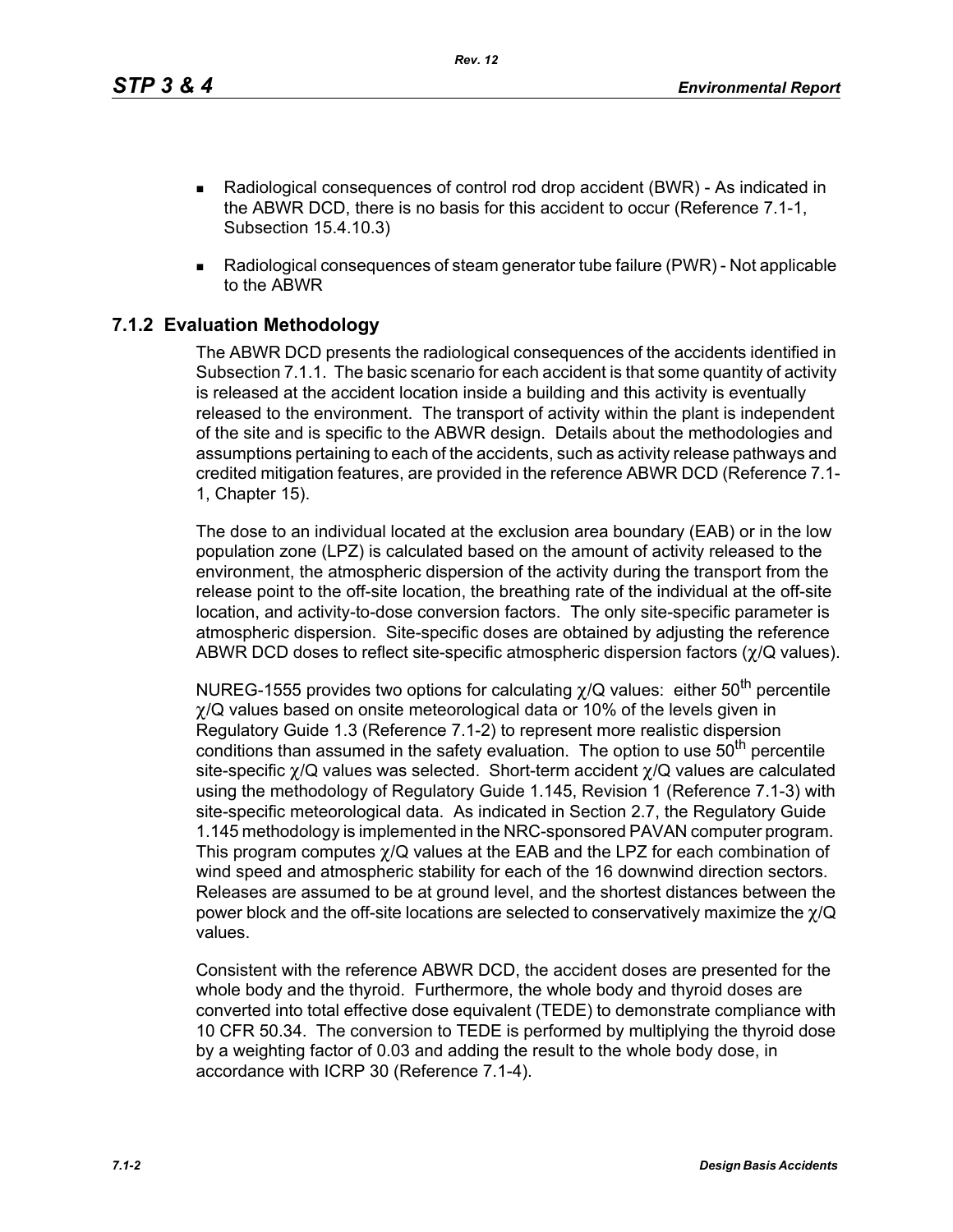## **7.1.3 Source Terms**

The design basis accident source terms in the reference ABWR DCD are presented as time-dependent isotopic activity releases to the environment in the unit of megabecquerel (MBq) in Tables 7.1-1 to 7.1-6.

## **7.1.4 Radiological Consequences**

As indicated in NUREG-1555, environmental report design basis accident doses are evaluated based on more realistic meteorological conditions than those used in the safety analysis report. For each of the accidents identified in Subsection 7.1.1, the site-specific dose for a given time interval is calculated by multiplying the ABWR DCD dose by the ratio of the site  $\chi$ /Q value provided in Section 2.7 to the DCD  $\chi$ /Q value. The time-dependent DCD and site  $\gamma$ /Q values and their ratios are shown in Table 7.1-7. Since all site  $\chi$ /Q values are bounded by DCD  $\chi$ /Q values, site-specific doses for all accidents would also be bounded by DCD doses. However, site-specific doses are presented for completeness. All accident doses are presented in Tables 7.1-8 to 7.1-13.

The 10 CFR 50.34 dose limit is 25 rem TEDE at the EAB and the LPZ, as specified in 50.34(a)(1)(ii). The ABWR is certified to the 10 CFR 100.11 dose limits of 25 rem to the whole body and 300 rem to the thyroid. The limit of 10 CFR 50.34(a)(1)(ii) applies to extremely low probability accidents that could result in the release of significant quantities of radioactive fission products. Similarly, the limits of 10 CFR 100.11 apply to a major accident with the release of appreciable quantities of fission products. For accidents with smaller releases, more restrictive dose limits are specified in Subsections 15.6.2, 15.6.4, and 15.7.4 of NUREG-0800. Where applied, the more restrictive dose limits are either 10% or 25% of the 10 CFR 100.11 limits. Although conformance to these more restrictive dose limits is not required for an environmental report, they are shown in Tables 7.1-8 to 7.1-13 for comparison purposes.

The doses shown in Tables 7.1-8 to 7.1-13 are summarized in Tables 7.1-14 and 7.1- 15. Tables 7.1-14 and 7.1-15 also show the equivalent TEDE doses. The summary tables demonstrate that, in addition to meeting the limits of 10 CFR 100.11 and NUREG-0800 as indicated above, all accident doses also meet the 25 rem TEDE acceptance criteria of 10 CFR 50.34(a)(1)(ii). Because the dose criterion of 10 CFR 50.34 is intended to provide assurance of low risk to the public under postulated accidents, any health effects resulting from the design basis accidents are considered to be negligible.

## **7.1.5 References**

- 7.1-1 ABWR Design Control Document, Tier 2, GE Nuclear Energy, Revision 4.
- 7.1-2 "Assumptions Used for Evaluating the Potential Radiological Consequences of a Loss of Coolant Accident for Boiling Water Reactors," Regulatory Guide 1.3, Revision 2, June 1974.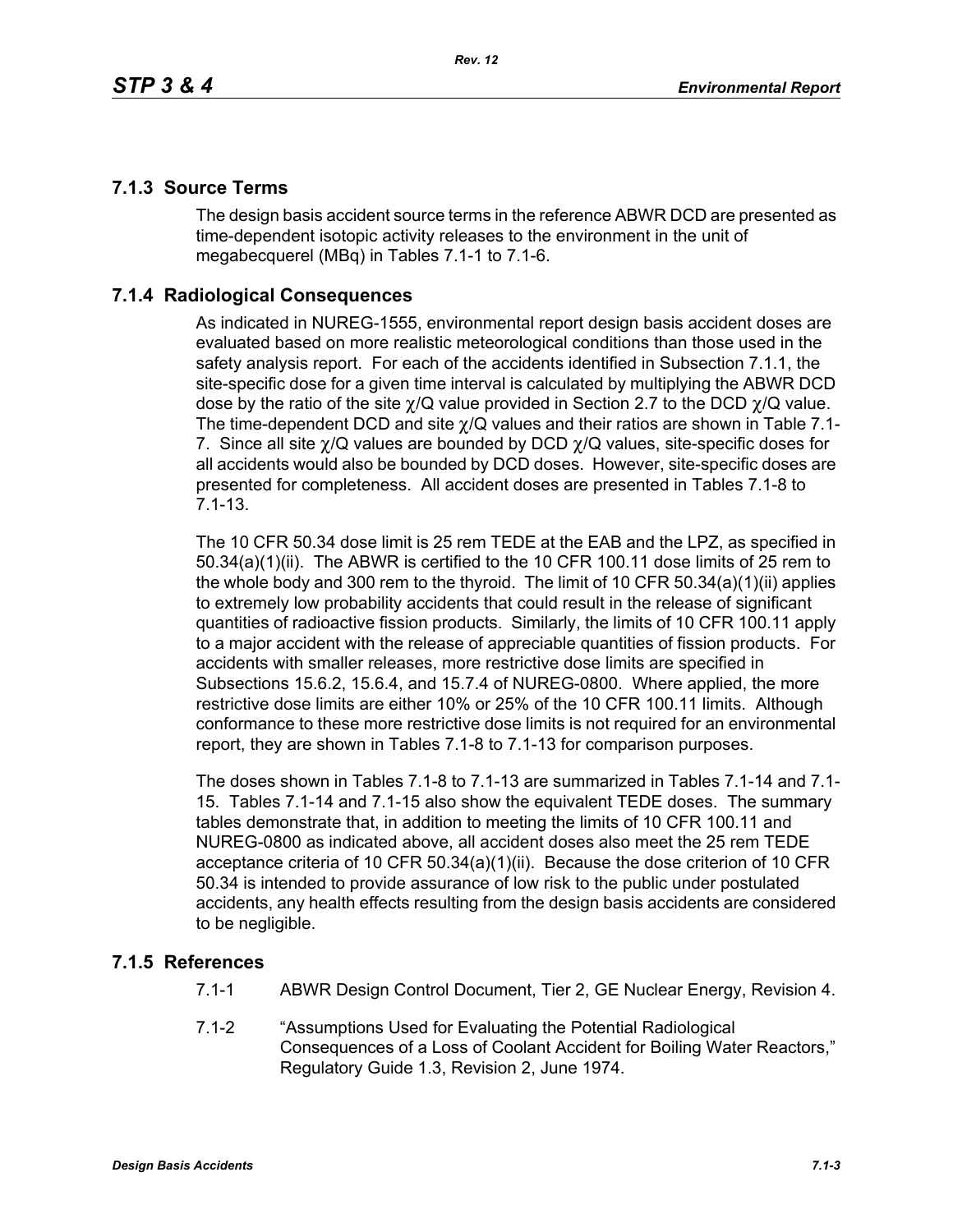- 7.1-3 "Atmospheric Dispersion Models for Potential Accident Consequence Assessments at Nuclear Power Plants," Regulatory Guide 1.145, Revision 1, November 1982.
- 7.1-4 "Limits for Intakes of Radionuclides by Workers," Part 1, ICRP Publication 30, International Commission on Radiological Protection, Pergamon Press, 1979.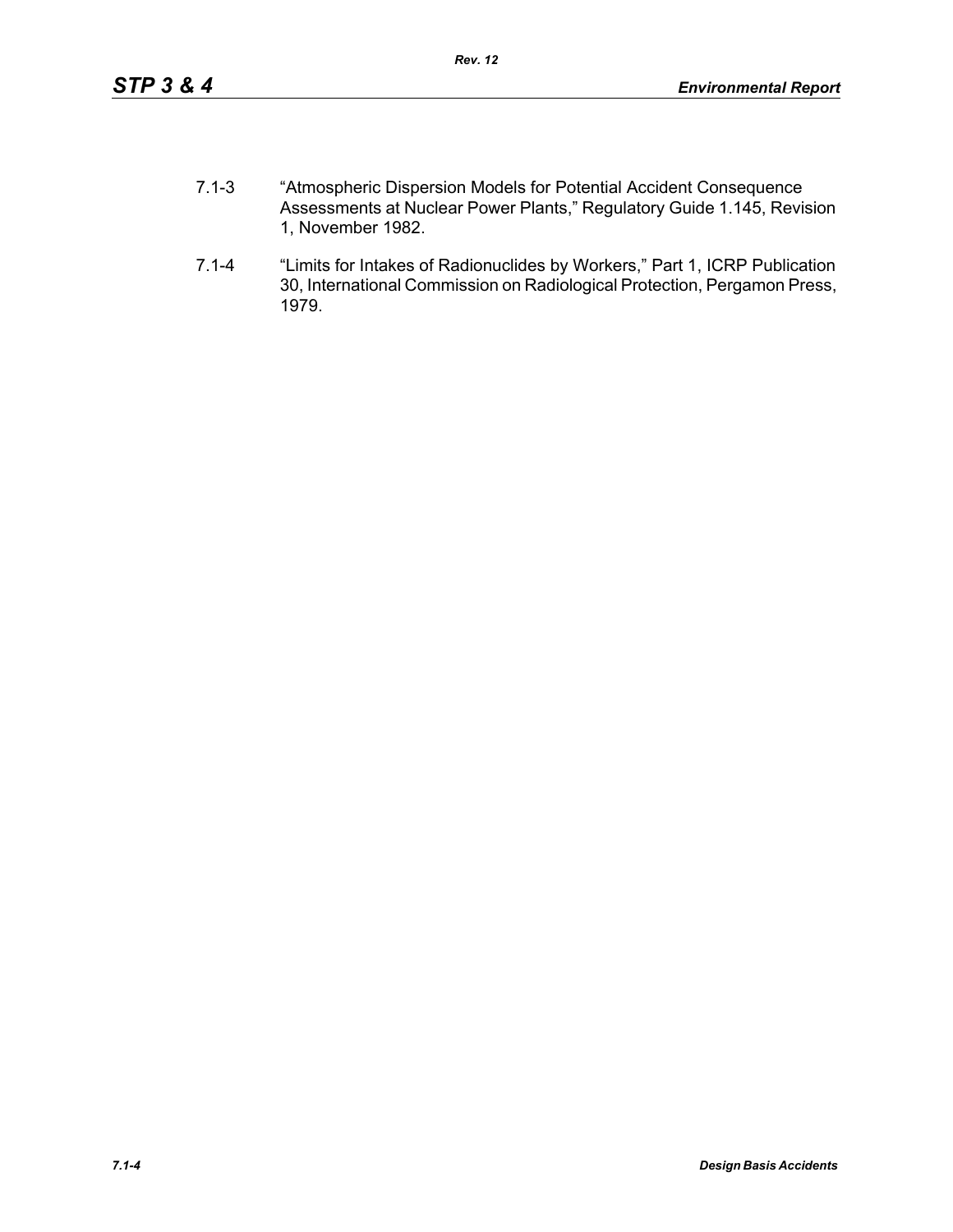| <b>UURILAILINEILL</b>         |              |              |  |  |  |
|-------------------------------|--------------|--------------|--|--|--|
| <b>Activity Release (MBq)</b> |              |              |  |  |  |
| <b>Isotope</b>                | 0-2 Hours    | 0-8 Hours    |  |  |  |
| $1 - 131$                     | $6.81E + 04$ | $1.41E + 05$ |  |  |  |
| $1 - 132$                     | 5.96E+05     | 1.19E+06     |  |  |  |
| $I - 133$                     | 4.59E+05     | $9.44E + 05$ |  |  |  |
| $I - 134$                     | $9.92E + 05$ | 1.90E+06     |  |  |  |
| $1 - 135$                     | $6.59E + 05$ | 1.34E+06     |  |  |  |
| Total                         | 2.77E+06     | $5.51E + 06$ |  |  |  |

#### **Table 7.1-1 Activity Releases for Failure of Small Lines Carrying Primary Coolant Outside Containment**

Source: ABWR DCD (Reference 7.1-1, Table 15.6-2)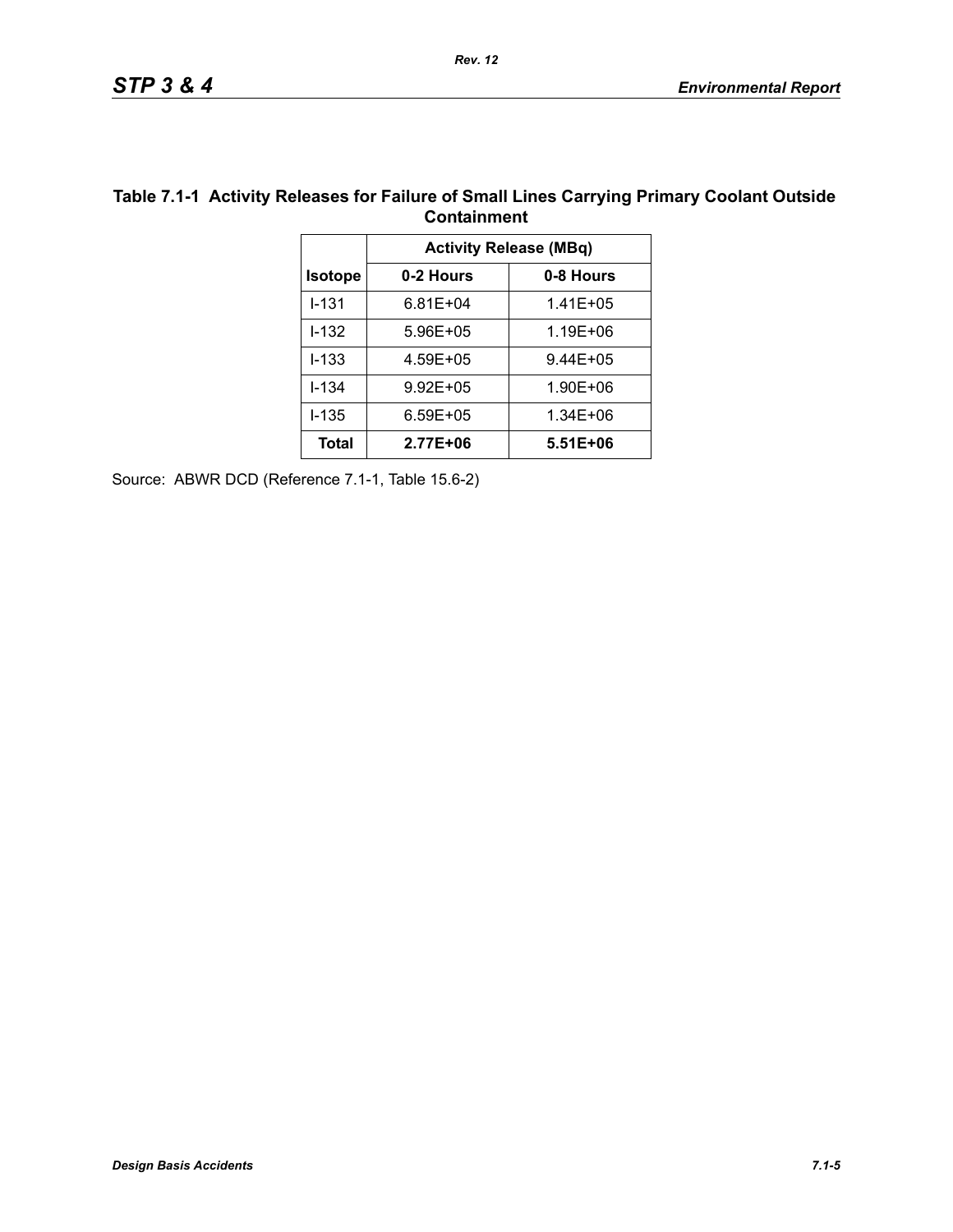|                          | <b>Activity Release (MBq)</b>             |                                              |  |  |  |
|--------------------------|-------------------------------------------|----------------------------------------------|--|--|--|
| Isotope                  | <b>Preexisting lodine</b><br><b>Spike</b> | <b>Equilibrium lodine</b><br><b>Activity</b> |  |  |  |
| $I - 131$                | 1.46E+06                                  | 7.29E+04                                     |  |  |  |
| $I - 132$                | 1.42E+07                                  | 7.10E+05                                     |  |  |  |
| $I-133$                  | 9.99E+06                                  | 5.00E+05                                     |  |  |  |
| $I - 134$                | 2.79E+07                                  | 1.40E+06                                     |  |  |  |
| $I-135$                  | 1.46E+07                                  | 7.29E+05                                     |  |  |  |
| $Kr-83m$                 | $2.44E + 03$                              | 4.07E+02                                     |  |  |  |
| <b>Kr-85m</b>            | 4.29E+03                                  | 7.18E+02                                     |  |  |  |
| <b>Kr-85</b>             | 1.36E+01                                  | 2.26E+00                                     |  |  |  |
| <b>Kr-87</b>             | 1.47E+04                                  | 2.44E+03                                     |  |  |  |
| <b>Kr-88</b>             | 1.48E+04                                  | $2.46E + 03$                                 |  |  |  |
| <b>Kr-89</b>             | 5.92E+04                                  | 9.88E+03                                     |  |  |  |
| <b>Kr-90</b>             | 1.55E+04                                  | 2.55E+03                                     |  |  |  |
| Xe-131m                  | 1.06E+01                                  | 1.76E+00                                     |  |  |  |
| Xe-133m                  | $2.04E + 02$                              | 3.39E+01                                     |  |  |  |
| Xe-133                   | 5.70E+03                                  | 9.47E+02                                     |  |  |  |
| Xe-135m                  | 1.74E+04                                  | 2.89E+03                                     |  |  |  |
| Xe-135                   | 1.62E+04                                  | 2.70E+03                                     |  |  |  |
| Xe-137                   | 7.40E+04                                  | 1.23E+04                                     |  |  |  |
| Xe-138                   | 5.66E+04                                  | 9.44E+03                                     |  |  |  |
| Xe-139                   | 2.59E+04                                  | 4.33E+03                                     |  |  |  |
| <b>Total lodine</b>      | $6.81E+07$                                | 3.41E+06                                     |  |  |  |
| <b>Total Noble Gases</b> | 3.07E+05                                  | 5.11E+04                                     |  |  |  |

Source: ABWR DCD (Reference 7.1-1, Table 15.6-6)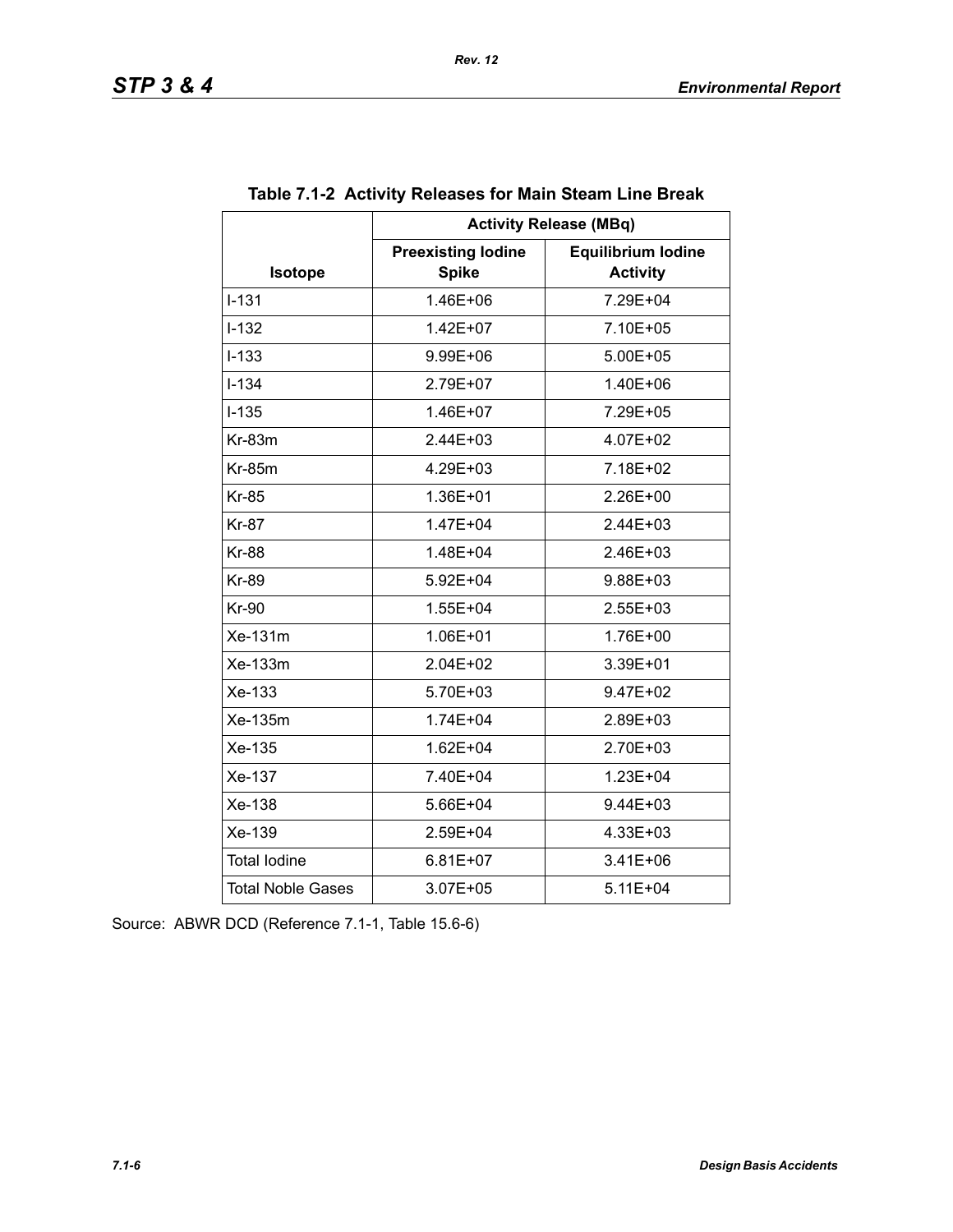|                          | <b>Activity Release (MBq)</b> |             |             |             |             |  |
|--------------------------|-------------------------------|-------------|-------------|-------------|-------------|--|
| Isotope                  | 0-2 Hours                     | 0-8 Hours   | 0-24 Hours  | 0-96 Hours  | 0-720 Hours |  |
| $I-131$                  | $9.6E + 06$                   | $1.3E + 07$ | $3.6E + 07$ | $1.9E + 08$ | $6.7E + 08$ |  |
| $I-132$                  | $1.3E + 07$                   | $1.4E + 07$ | $1.5E + 07$ | $1.5E + 07$ | $1.5E + 07$ |  |
| $I - 133$                | $2.0E + 07$                   | $2.6E + 07$ | $5.6E + 07$ | $1.2E + 08$ | $1.3E + 08$ |  |
| $I - 134$                | $1.9E + 07$                   | $1.9E + 07$ | $1.9E + 07$ | $1.9E + 07$ | $1.9E + 07$ |  |
| $I-135$                  | $1.9E + 07$                   | $2.3E + 07$ | $3.1E + 07$ | $3.5E + 07$ | $3.5E + 07$ |  |
| $Kr-83m$                 | $1.2E + 07$                   | $2.8E + 07$ | $3.3E + 07$ | $3.3E + 07$ | $3.3E + 07$ |  |
| <b>Kr-85</b>             | $1.5E + 06$                   | $1.2E + 07$ | $8.1E + 07$ | $6.7E + 08$ | $5.6E + 09$ |  |
| <b>Kr-85m</b>            | $3.1E + 07$                   | $1.3E + 08$ | $2.7E + 08$ | $2.9E + 08$ | $2.9E + 08$ |  |
| <b>Kr-87</b>             | 4.4E+07                       | 7.8E+07     | $8.1E + 07$ | $8.1E + 07$ | $8.1E + 07$ |  |
| <b>Kr-88</b>             | 7.8E+07                       | $2.5E + 08$ | $3.6E + 08$ | $3.7E + 08$ | $3.7E + 08$ |  |
| <b>Kr-89</b>             | $6.7E + 06$                   | $6.7E + 06$ | $6.7E + 06$ | $6.7E + 06$ | $6.7E + 06$ |  |
| Xe-131m                  | 7.8E+05                       | $5.9E + 06$ | $4.1E + 07$ | $3.0E + 08$ | $1.4E + 09$ |  |
| Xe-133                   | $2.8E + 08$                   | $2.1E + 09$ | $1.4E + 10$ | $8.9E + 10$ | $2.5E + 11$ |  |
| Xe-133m                  | $1.1E + 07$                   | $8.5E + 07$ | $5.2E + 08$ | $2.6E + 09$ | $4.1E + 09$ |  |
| Xe-135                   | $3.4E + 07$                   | $1.9E + 08$ | $6.7E + 08$ | $1.0E + 09$ | $1.0E + 09$ |  |
| Xe-135m                  | $1.8E + 07$                   | $1.8E + 07$ | $1.8E + 07$ | $1.8E + 07$ | $1.8E + 07$ |  |
| Xe-137                   | $1.9E + 07$                   | $1.9E + 07$ | $1.9E + 07$ | $1.9E + 07$ | $1.9E + 07$ |  |
| Xe-138                   | 7.4E+07                       | 7.4E+07     | 7.4E+07     | 7.4E+07     | 7.4E+07     |  |
| <b>Total lodine</b>      | $8.1E + 07$                   | $9.5E + 07$ | $1.6E + 08$ | $3.8E + 08$ | 8.6E+08     |  |
| <b>Total Noble Gases</b> | $6.1E + 08$                   | $3.0E + 09$ | $1.6E + 10$ | $9.4E + 10$ | $2.6E + 11$ |  |

## **Table 7.1-3 Activity Releases from Reactor Building for Loss-of-Coolant Accident**

Source: ABWR DCD (Reference 7.1-1, Tables 15.6-10 and 15.6-12)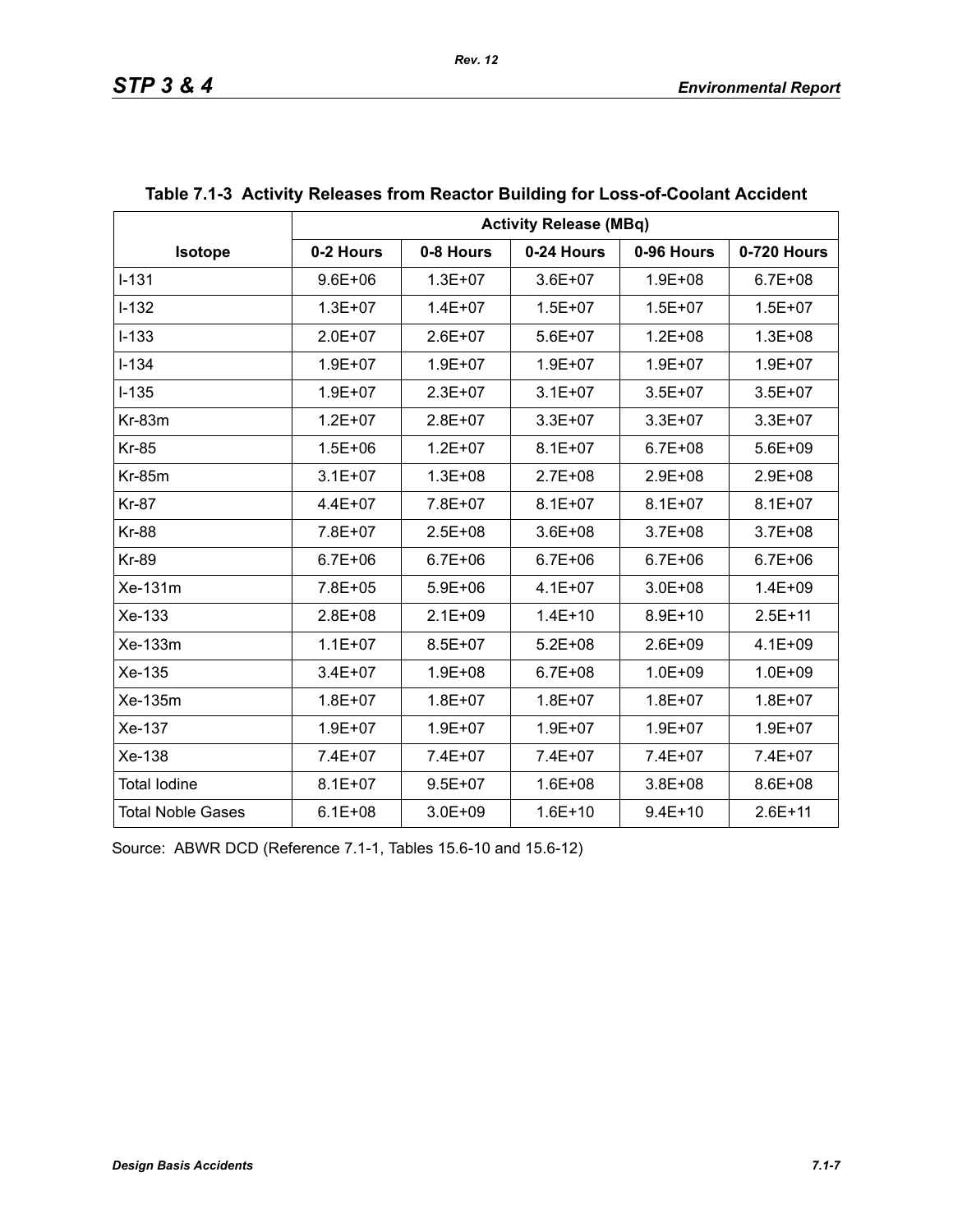|                          | <b>Activity Release (MBq)</b> |             |             |             |             |  |  |
|--------------------------|-------------------------------|-------------|-------------|-------------|-------------|--|--|
| Isotope                  | 0-2 Hours                     | 0-8 Hours   | 0-24 Hours  | 0-96 Hours  | 0-720 Hours |  |  |
| $1 - 131$                | $1.2E + 04$                   | $8.5E + 05$ | $1.2E + 07$ | $1.8E + 08$ | $2.0E + 09$ |  |  |
| $I-132$                  | $1.1E + 04$                   | $2.4E + 05$ | $4.4E + 05$ | $4.4E + 05$ | $4.4E + 05$ |  |  |
| $I-133$                  | $2.4E + 04$                   | $1.5E + 06$ | $1.5E + 07$ | 7.4E+07     | 8.9E+07     |  |  |
| $I - 134$                | $8.5E + 03$                   | $4.8E + 04$ | $4.8E + 04$ | $4.8E + 04$ | $4.8E + 04$ |  |  |
| $I-135$                  | $2.1E + 04$                   | $9.3E + 05$ | $5.2E + 06$ | 7.4E+06     | 7.4E+06     |  |  |
| $Kr-83m$                 | 7.8E+04                       | $1.3E + 06$ | $1.9E + 06$ | $1.9E + 06$ | $1.9E + 06$ |  |  |
| <b>Kr-85</b>             | $1.3E + 04$                   | $9.3E + 05$ | $1.3E + 07$ | $2.3E + 08$ | $5.9E + 09$ |  |  |
| <b>Kr-85m</b>            | $2.3E + 05$                   | $8.5E + 06$ | $3.0E + 07$ | $3.6E + 07$ | $3.6E + 07$ |  |  |
| <b>Kr-87</b>             | $2.4E + 05$                   | $2.4E + 06$ | $2.8E + 06$ | $2.8E + 06$ | $2.8E + 06$ |  |  |
| <b>Kr-88</b>             | $5.6E + 05$                   | $1.4E + 07$ | $3.1E + 07$ | $3.2E + 07$ | $3.2E + 07$ |  |  |
| <b>Kr-89</b>             | $4.1E + 00$                   | $4.1E + 00$ | $4.1E + 00$ | $4.1E + 00$ | $4.1E + 00$ |  |  |
| $Xe-131m$                | $6.7E + 03$                   | 4.8E+05     | $6.7E + 06$ | $1.0E + 08$ | $1.3E + 09$ |  |  |
| Xe-133                   | $2.4E + 06$                   | $1.6E + 08$ | $2.2E + 09$ | $3.0E + 10$ | $1.8E + 11$ |  |  |
| Xe-133m                  | $1.0E + 05$                   | $6.7E + 06$ | $8.1E + 07$ | $8.1E + 08$ | $2.0E + 09$ |  |  |
| Xe-135                   | $2.7E + 05$                   | $1.4E + 07$ | $9.6E + 07$ | $2.0E + 08$ | $2.0E + 08$ |  |  |
| Xe-135m                  | $1.0E + 04$                   | $1.3E + 04$ | $1.3E + 04$ | $1.3E + 04$ | $1.3E + 04$ |  |  |
| Xe-137                   | $3.5E + 01$                   | $3.5E + 01$ | $3.5E + 01$ | $3.5E + 01$ | $3.5E + 01$ |  |  |
| Xe-138                   | $3.2E + 04$                   | $3.7E + 04$ | $3.7E + 04$ | $3.7E + 04$ | $3.7E + 04$ |  |  |
| <b>Total lodine</b>      | 7.7E+04                       | $3.5E + 06$ | $3.3E + 07$ | $2.6E + 08$ | $2.1E + 09$ |  |  |
| <b>Total Noble Gases</b> | $3.9E + 06$                   | $2.1E + 08$ | $2.5E + 09$ | $3.2E + 10$ | $1.9E + 11$ |  |  |

| Table 7.1-4 Activity Releases from Condenser for Loss-of-Coolant Accident |  |  |
|---------------------------------------------------------------------------|--|--|
|                                                                           |  |  |

Source: ABWR DCD (Reference 7.1-1, Tables 15.6-10, and 15.6-12)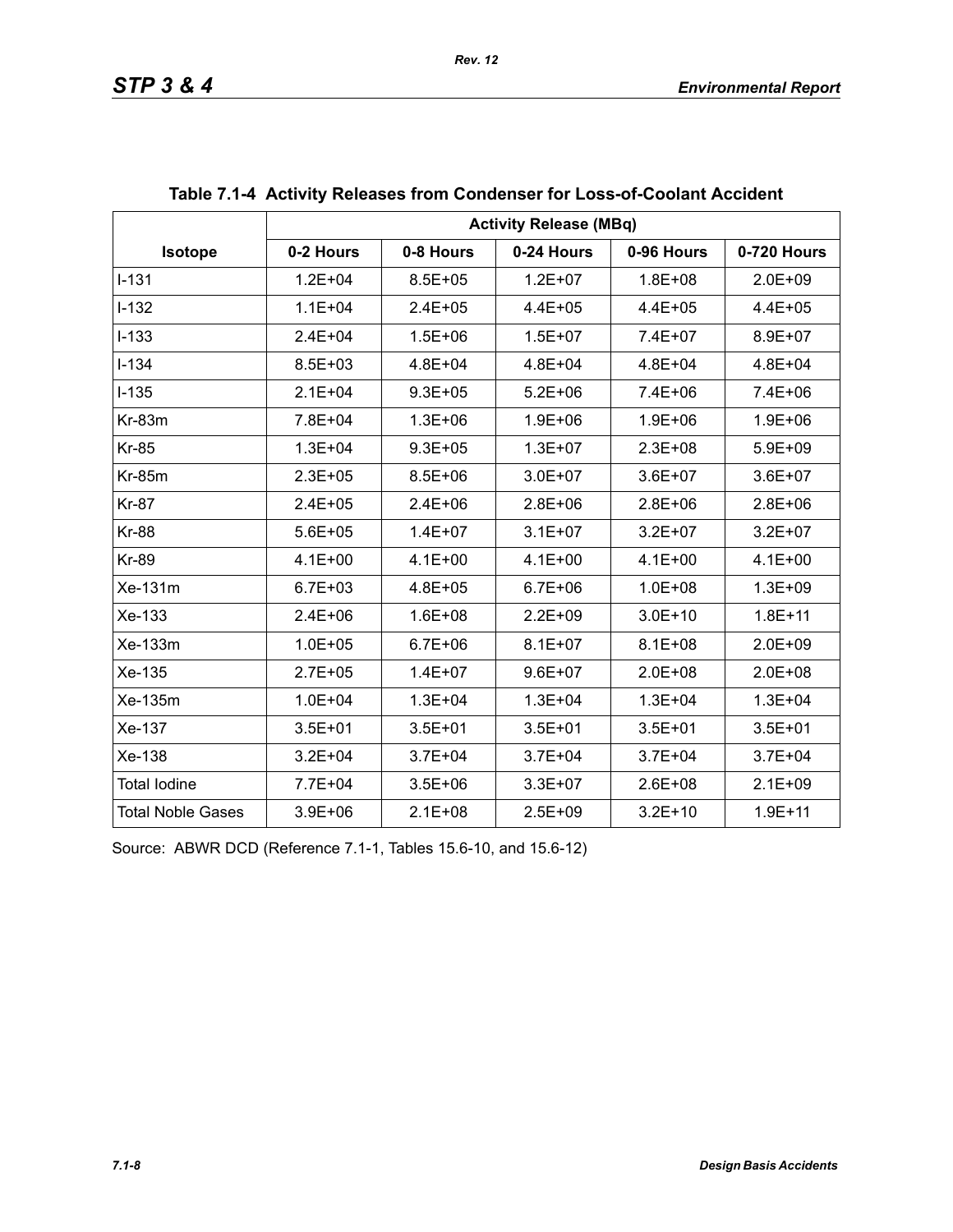| <b>Isotope</b> | <b>Activity Release (MBq)</b><br>0-2 Hours |
|----------------|--------------------------------------------|
| $1 - 131$      | $8.1E + 04$                                |
| $1 - 132$      | $1.9E + 0.5$                               |
| $1 - 133$      | $2.3E + 0.5$                               |
| $I - 134$      | $3.2E + 0.5$                               |
| $1 - 135$      | $2.5E + 0.5$                               |
| Total          | $1.1E + 06$                                |

## **Table 7.1-5 Activity Releases for Cleanup Water Line Break Outside Containment**

Source: ABWR DCD (Reference 7.1-1, Table 15.6-17)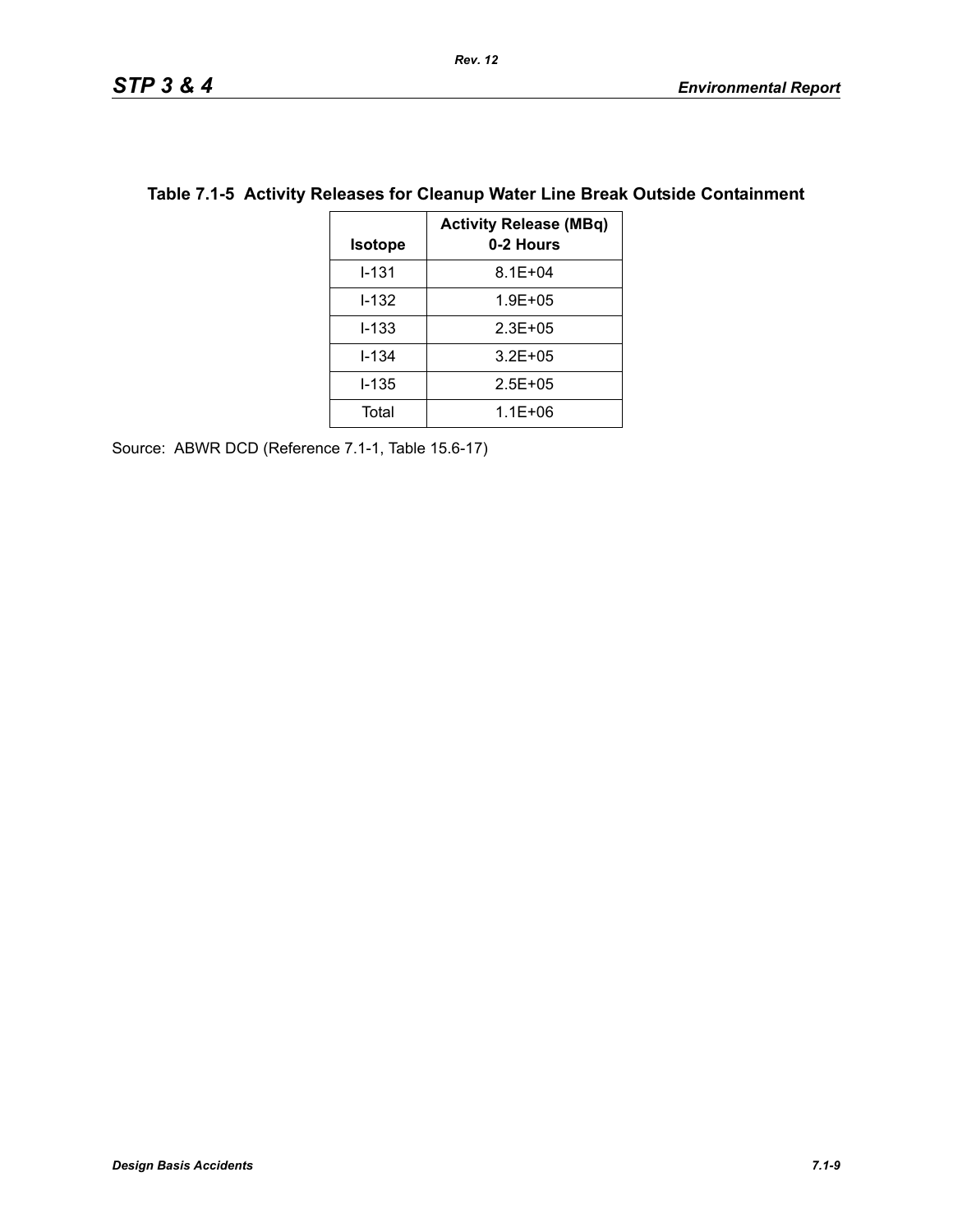|                          | <b>Activity Release (MBq)</b> |
|--------------------------|-------------------------------|
| <b>Isotope</b>           | 0-2 Hours                     |
| $I - 131$                | 4.55E+06                      |
| $I - 132$                | 5.62E+06                      |
| $I - 133$                | 4.70E+06                      |
| $I - 134$                | 2.28E-01                      |
| $I - 135$                | 7.62E+05                      |
| Kr-83m                   | 2.38E+05                      |
| $Kr-85m$                 | 3.16E+06                      |
| <b>Kr-85</b>             | 1.77E+07                      |
| <b>Kr-87</b>             | 4.55E+02                      |
| <b>Kr-88</b>             | 8.99E+05                      |
| <b>Kr-89</b>             | 3.01E-06                      |
| Xe-131m                  | 3.09E+06                      |
| Xe-133m                  | 4.07E+07                      |
| Xe-133                   | 1.04E+09                      |
| Xe-135m                  | 8.18E+06                      |
| Xe-135                   | 2.36E+08                      |
| Xe-137                   | 7.66E-06                      |
| Xe-138                   | 1.59E-05                      |
| <b>Total lodine</b>      | 1.56E+07                      |
| <b>Total Noble Gases</b> | 1.35E+09                      |

## **Table 7.1-6 Activity Releases for Fuel-Handling Accident**

*Rev. 12*

Source: ABWR DCD (Reference 7.1-1, Table 15.7-10)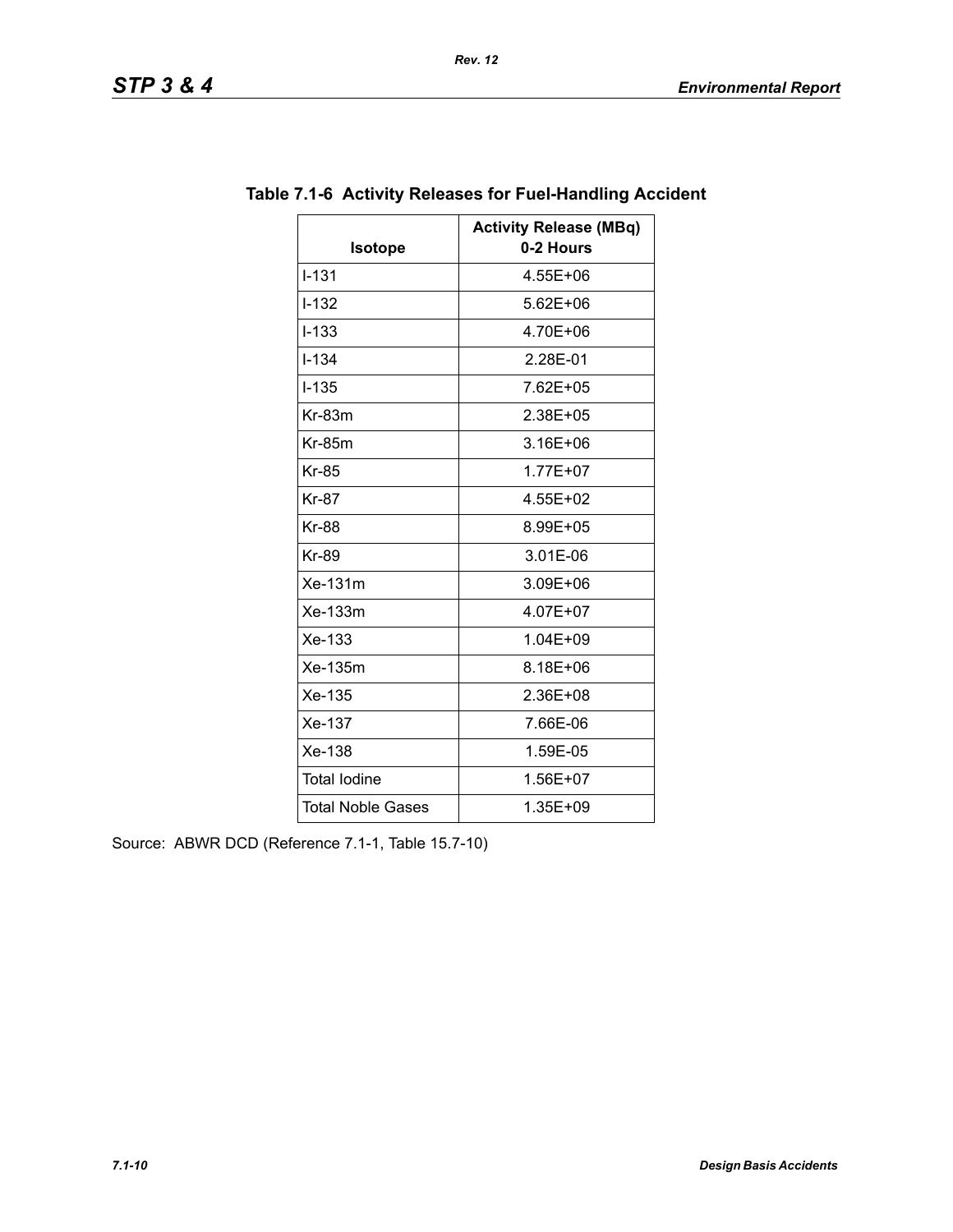|                                          |            | $\chi$ /Q (sec/m <sup>3</sup> ) | <b>Ratio</b> |            |
|------------------------------------------|------------|---------------------------------|--------------|------------|
| Location                                 | Time (hr)  | <b>Site</b>                     | <b>DCD</b>   | (Site/DCD) |
| EAB - Cleanup Water Line<br><b>Break</b> | $0 - 2$    | 8.18E-05                        | 2.29E-02     | 3.57E-03   |
| $EAB - Other$                            | $0 - 2$    | 8.18E-05                        | 1.37E-03     | 5.97E-02   |
|                                          | $0 - 8$    | 6.30E-06                        | 1.56E-04     | 4.04E-02   |
| LPZ – LOCA                               | $8 - 24$   | 5.07E-06                        | 9.61E-05     | 5.28E-02   |
|                                          | $24 - 96$  | 3.17E-06                        | 3.36E-05     | 9.43E-02   |
|                                          | $96 - 720$ | 1.62E-06                        | 7.42E-06     | 2.18E-01   |
| LPZ - Cleanup Water Line<br><b>Break</b> | $0-8$      | 6.30E-06                        | 2.29E-02     | 2.75E-04   |
| LPZ-Other                                | $0 - 8$    | 6.30E-06                        | 1.37E-03     | 4.60E-03   |

| Table 7.1-7 Atmospheric Dispersion Factors |
|--------------------------------------------|
|--------------------------------------------|

Notes:

The site  $\chi$ /Q values are from Section 2.7.

The DCD  $\chi$ /Q values are from the ABWR DCD (Reference 7.1-1, Tables 15.6-3, 15.6-7, 15.6-13, 15.6-18, and 15.7-11), based on "Chp 2" distance, with the exception of Table 15.6-18, which is based on "max" distance.

The DCD does not show LPZ doses for accidents other than LOCA. Site LPZ doses for these non-LOCA accidents, all of which have their activity releases terminated within 8 hr, are estimated by multiplying the DCD EAB dose by the ratio of site LPZ  $\chi$ /Q to DCD EAB  $\chi$ /Q shown in the last row above.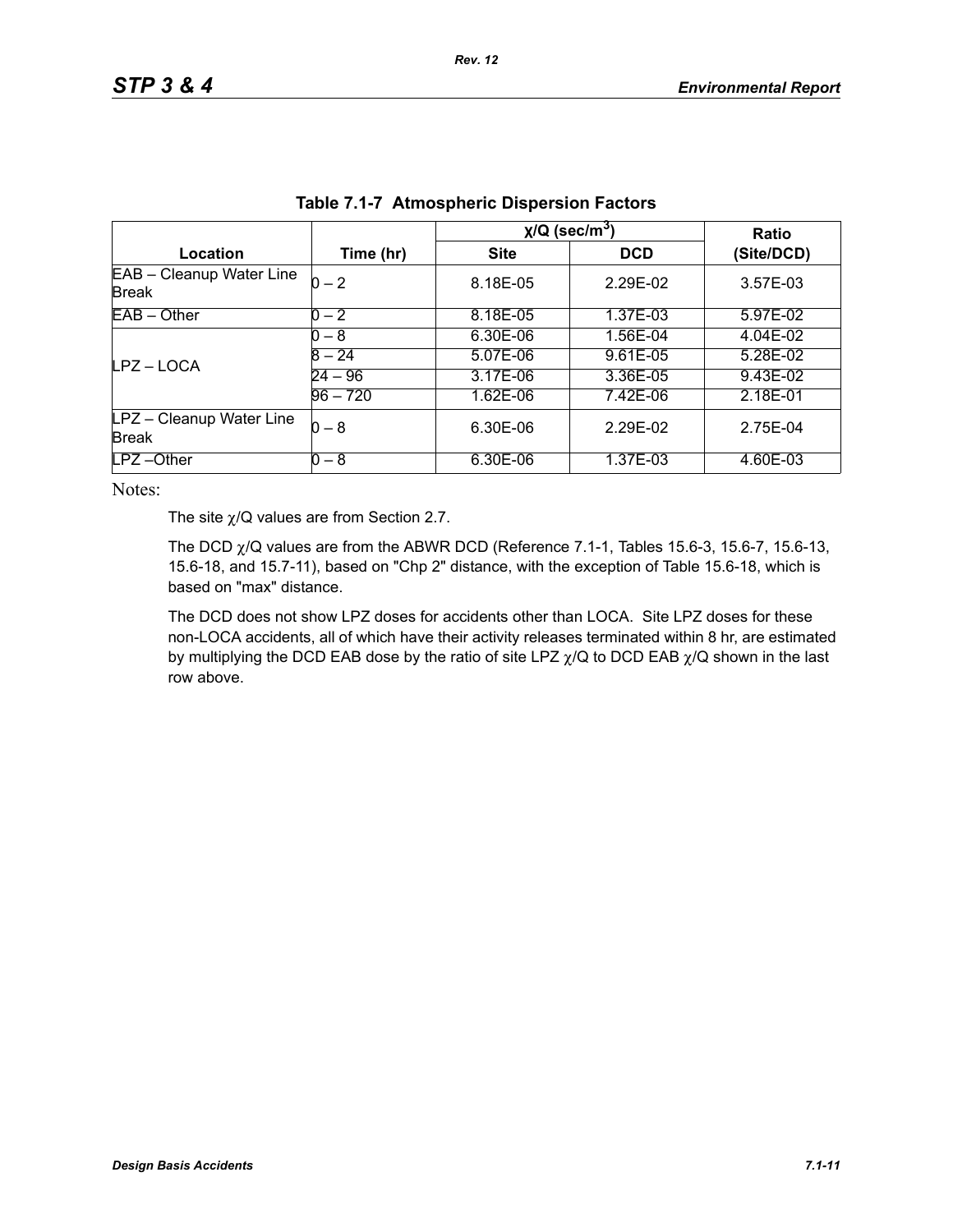| <b>VUIKUIIIIIVIIL</b> |                                                  |                   |                |                 |                   |                |  |
|-----------------------|--------------------------------------------------|-------------------|----------------|-----------------|-------------------|----------------|--|
|                       | <b>Time</b>                                      | DCD Dose (Sv)     |                | $\chi$ /Q Ratio | Site Dose (rem)   |                |  |
| Location              | (hr)                                             | <b>Whole Body</b> | <b>Thyroid</b> | (Site/DCD)      | <b>Whole Body</b> | <b>Thyroid</b> |  |
| EAB                   | $0 - 8$                                          | $9.4E - 04$       | 4.8E-02        | 5.97E-02        | 5.6E-03           | 2.9E-01        |  |
| LPZ                   | $0 - 8$                                          | $9.4E - 04$       | 4.8E-02        | 4.60E-03        | $4.3E-04$         | $2.2E-02$      |  |
|                       | $8 - 24$                                         |                   |                |                 |                   |                |  |
|                       | 24-96                                            |                   |                |                 |                   |                |  |
|                       | 96-720                                           |                   |                |                 |                   |                |  |
|                       | <b>Total</b>                                     |                   |                |                 | 4.3E-04           | $2.2E-02$      |  |
|                       | Regulatory Limit (NUREG-0800, Subsection 15.6.2) |                   |                |                 | 2.5               | 30             |  |

#### **Table 7.1-8 Doses for Failure of Small Lines Carrying Primary Coolant Outside Containment**

Note:

DCD doses are from the ABWR DCD (Reference 7.1-1, Table 15.6-3).

The DCD does not provide 0-2 hr doses. The site EAB doses are obtained by multiplying the DCD 0-8 hr doses by the ratio of the site EAB  $\chi$ /Q to DCD EAB  $\chi$ /Q.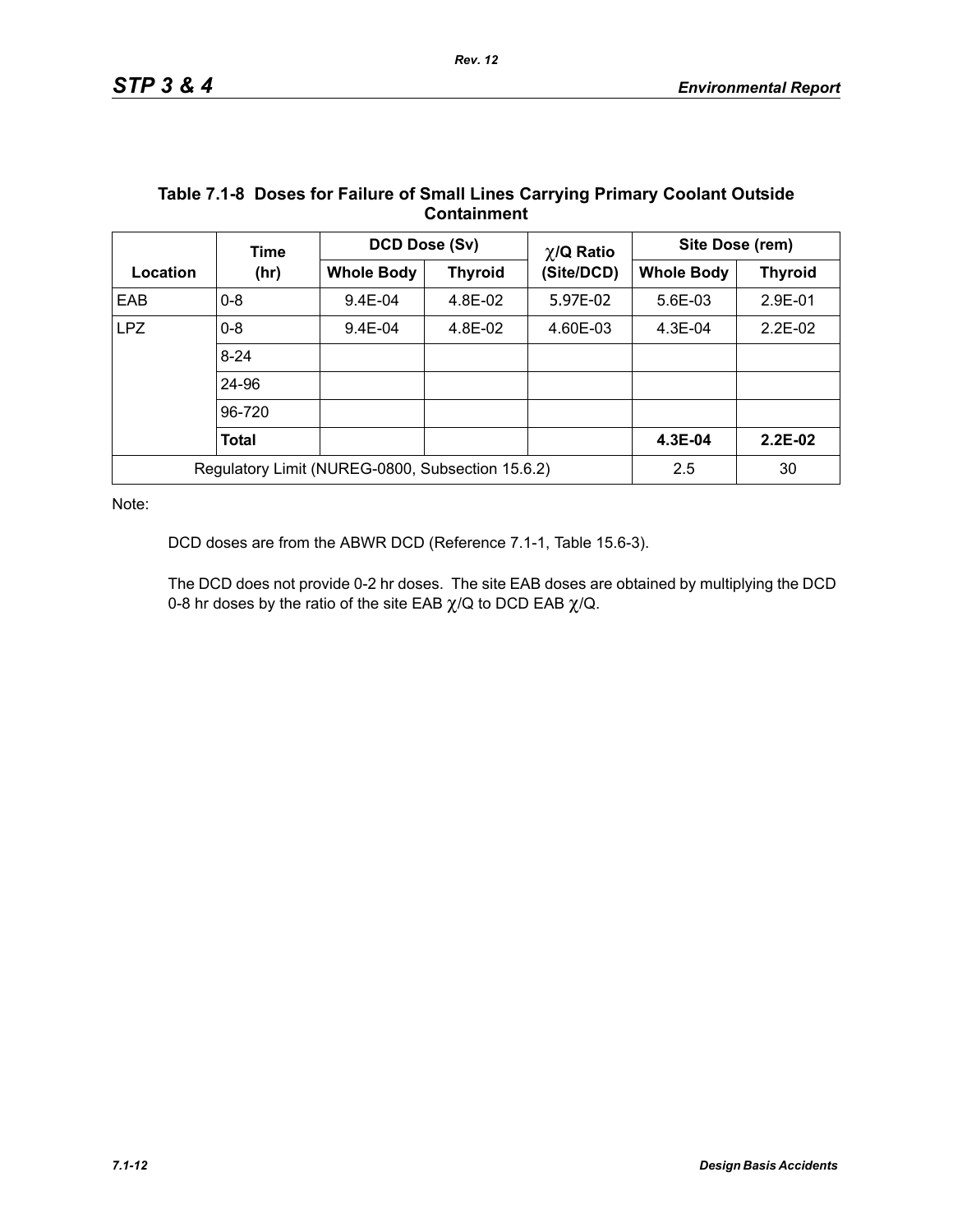|                                  | Time         |                   | DCD Dose (Sv)<br>$\chi$ /Q Ratio |            | Site Dose (rem)   |                |
|----------------------------------|--------------|-------------------|----------------------------------|------------|-------------------|----------------|
| Location                         | (hr)         | <b>Whole Body</b> | <b>Thyroid</b>                   | (Site/DCD) | <b>Whole Body</b> | <b>Thyroid</b> |
| EAB                              | $0 - 2$      | $1.3E-02$         | $5.1E - 01$                      | 5.97E-02   | 7.8E-02           | $3.0E + 00$    |
| <b>LPZ</b>                       | $0 - 8$      |                   |                                  | 4.60E-03   | $6.0E-03$         | $2.3E-01$      |
|                                  | $8 - 24$     |                   |                                  |            |                   |                |
|                                  | $24 - 96$    |                   |                                  |            |                   |                |
|                                  | $96 - 720$   |                   |                                  |            |                   |                |
|                                  | <b>Total</b> |                   |                                  |            | $6.0E-03$         | $2.3E-01$      |
| Regulatory Limit (10 CFR 100.11) |              |                   |                                  | 25         | 300               |                |

**Table 7.1-9 Doses for Main Steam Line Break, Preexisting Iodine Spike**

Note:

DCD doses are from the ABWR DCD (Reference 7.1-1, Table 15.6-7).

The ABWR DCD does not provide LPZ doses. The site LPZ doses are obtained by multiplying the DCD EAB doses by the ratio of LPZ  $\chi$ /Q to DCD EAB  $\chi$ /Q.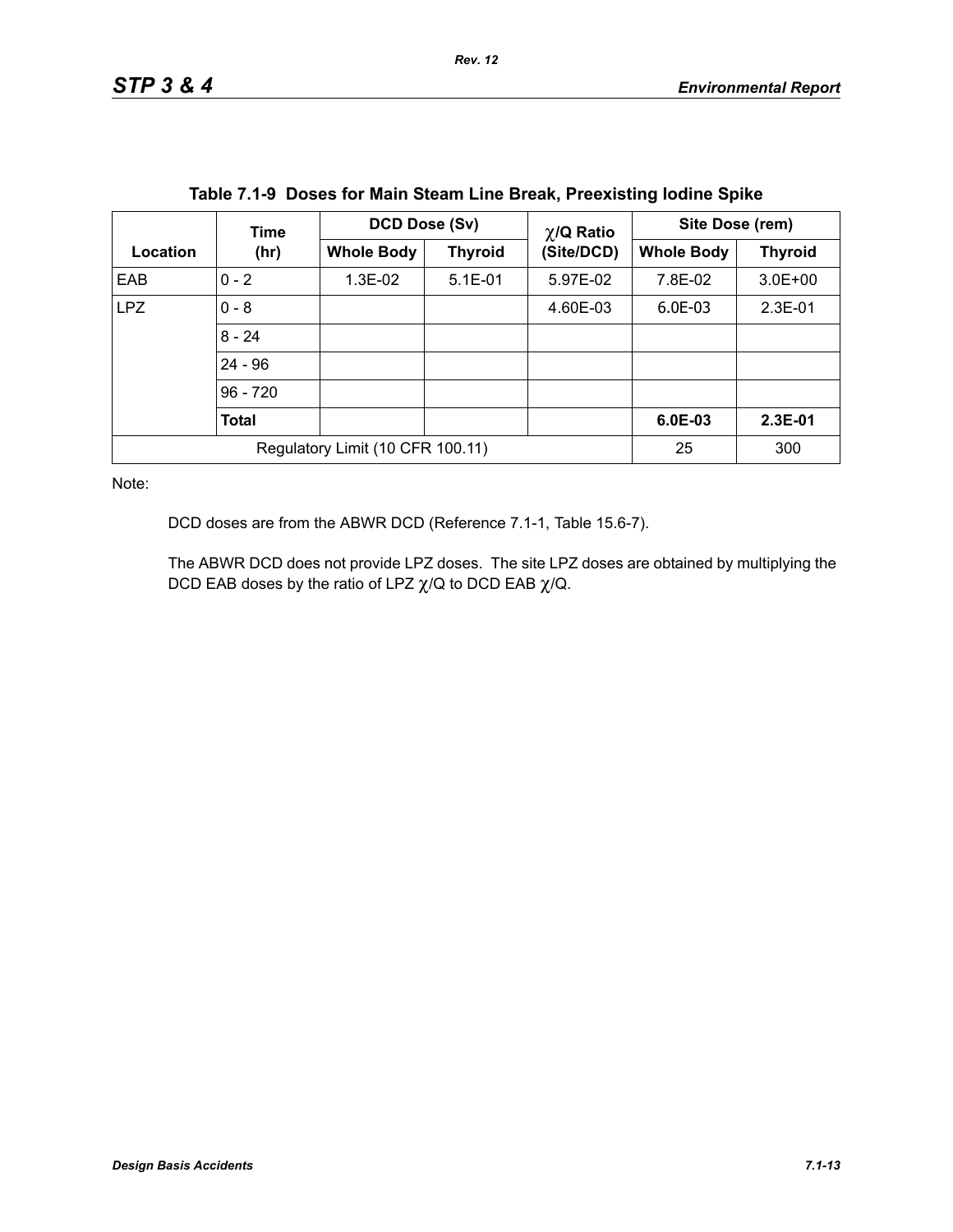|                                                  | Time     | DCD Dose (Sv)     |                | $\chi$ /Q Ratio | Site Dose (rem)   |                |
|--------------------------------------------------|----------|-------------------|----------------|-----------------|-------------------|----------------|
| Location                                         | (hr)     | <b>Whole Body</b> | <b>Thyroid</b> | (Site/DCD)      | <b>Whole Body</b> | <b>Thyroid</b> |
| EAB                                              | $0 - 2$  | $6.2E - 04$       | $2.6E-02$      | 5.97E-02        | $3.7E-03$         | 1.6E-01        |
| <b>LPZ</b>                                       | $0 - 8$  |                   |                | 4.60E-03        | 2.9E-04           | 1.2E-02        |
|                                                  | $8 - 24$ |                   |                |                 |                   |                |
|                                                  | 24-96    |                   |                |                 |                   |                |
|                                                  | 96-720   |                   |                |                 |                   |                |
|                                                  | Total    |                   |                |                 | 2.9E-04           | $1.2E-02$      |
| Regulatory Limit (NUREG-0800, Subsection 15.6.4) |          |                   |                | 2.5             | 30                |                |

|  |  | Table 7.1-10 Doses for Main Steam Line Break, Equilibrium Iodine Activity |  |  |
|--|--|---------------------------------------------------------------------------|--|--|
|--|--|---------------------------------------------------------------------------|--|--|

Note:

DCD doses are from the ABWR DCD (Reference 7.1-1, Table 15.6-7).

The ABWR DCD does not provide LPZ doses. The site LPZ doses are obtained by multiplying the DCD EAB doses by the ratio of LPZ  $\chi$ /Q to DCD EAB  $\chi$ /Q.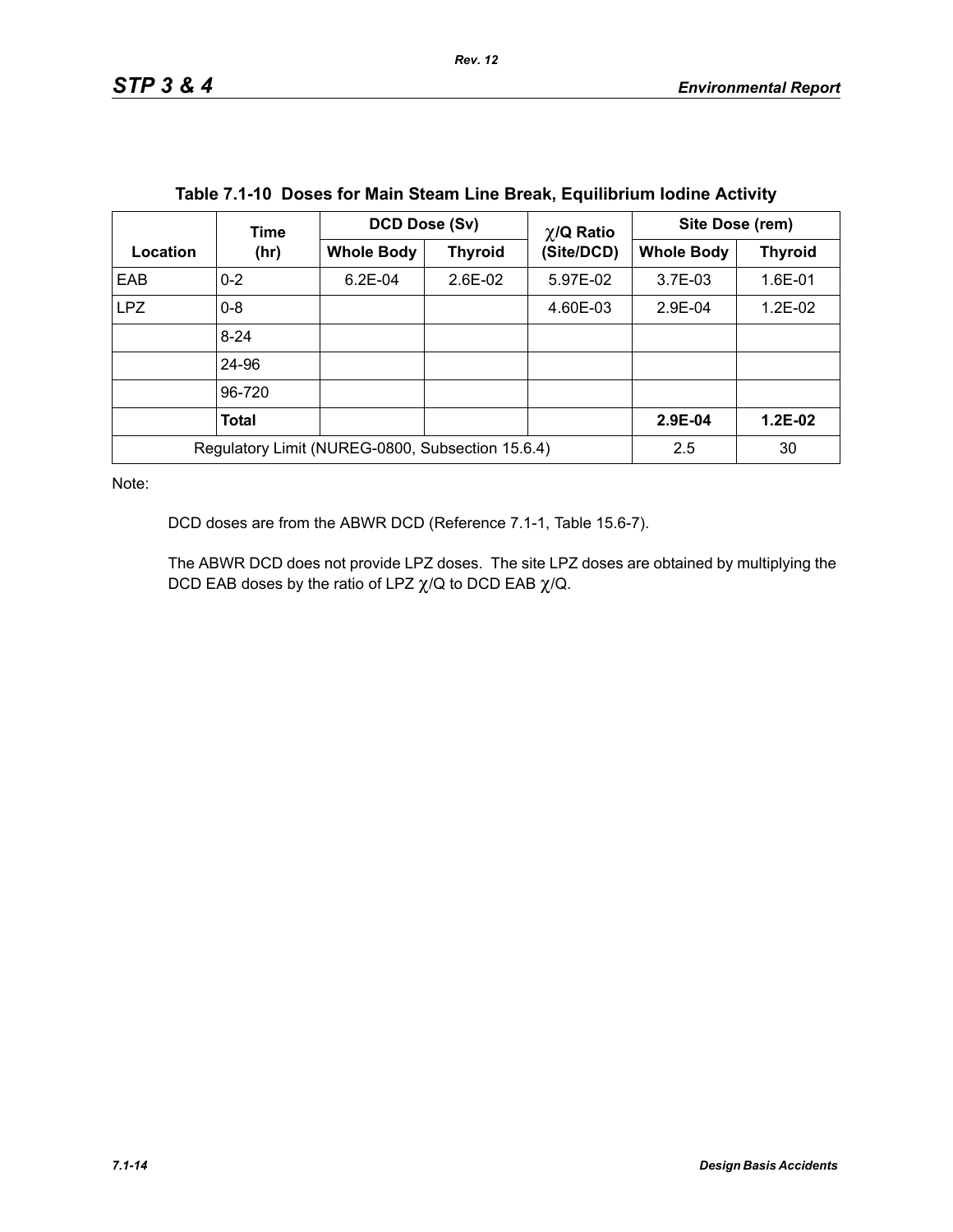|                                  | Time     | DCD Dose (Sv)     |                | $\chi$ /Q Ratio | Site Dose (rem)   |                |  |
|----------------------------------|----------|-------------------|----------------|-----------------|-------------------|----------------|--|
| Location                         | (hr)     | <b>Whole Body</b> | <b>Thyroid</b> | (Site/DCD)      | <b>Whole Body</b> | <b>Thyroid</b> |  |
| EAB                              | $0 - 2$  | $4.1E-02$         | $1.9E + 00$    | 5.97E-02        | $2.4E - 01$       | $1.1E + 01$    |  |
| <b>LPZ</b>                       | $0 - 8$  | $1.0E-02$         | $3.1E - 01$    | 4.04E-02        | 4.0E-02           | $1.3E + 00$    |  |
|                                  | $8 - 24$ | 8.0E-03           | $2.0E-01$      | 5.28E-02        | $4.2E-02$         | $1.1E + 00$    |  |
|                                  | 24-96    | $1.1E-02$         | 7.9E-01        | 9.43E-02        | $1.0E - 01$       | $7.5E + 00$    |  |
|                                  | 96-720   | $9.0E - 03$       | $1.1E + 00$    | 2.18E-01        | $2.0E-01$         | $2.4E + 01$    |  |
|                                  | Total    | 3.8E-02           | $2.4E + 00$    |                 | 3.8E-01           | $3.4E + 01$    |  |
| Regulatory Limit (10 CFR 100.11) |          |                   |                |                 | 25                | 300            |  |

**Table 7.1-11 Doses for Loss-of-Coolant Accident**

Note: DCD doses are from the ABWR DCD (Reference 7.1-1, Table 15.6-13)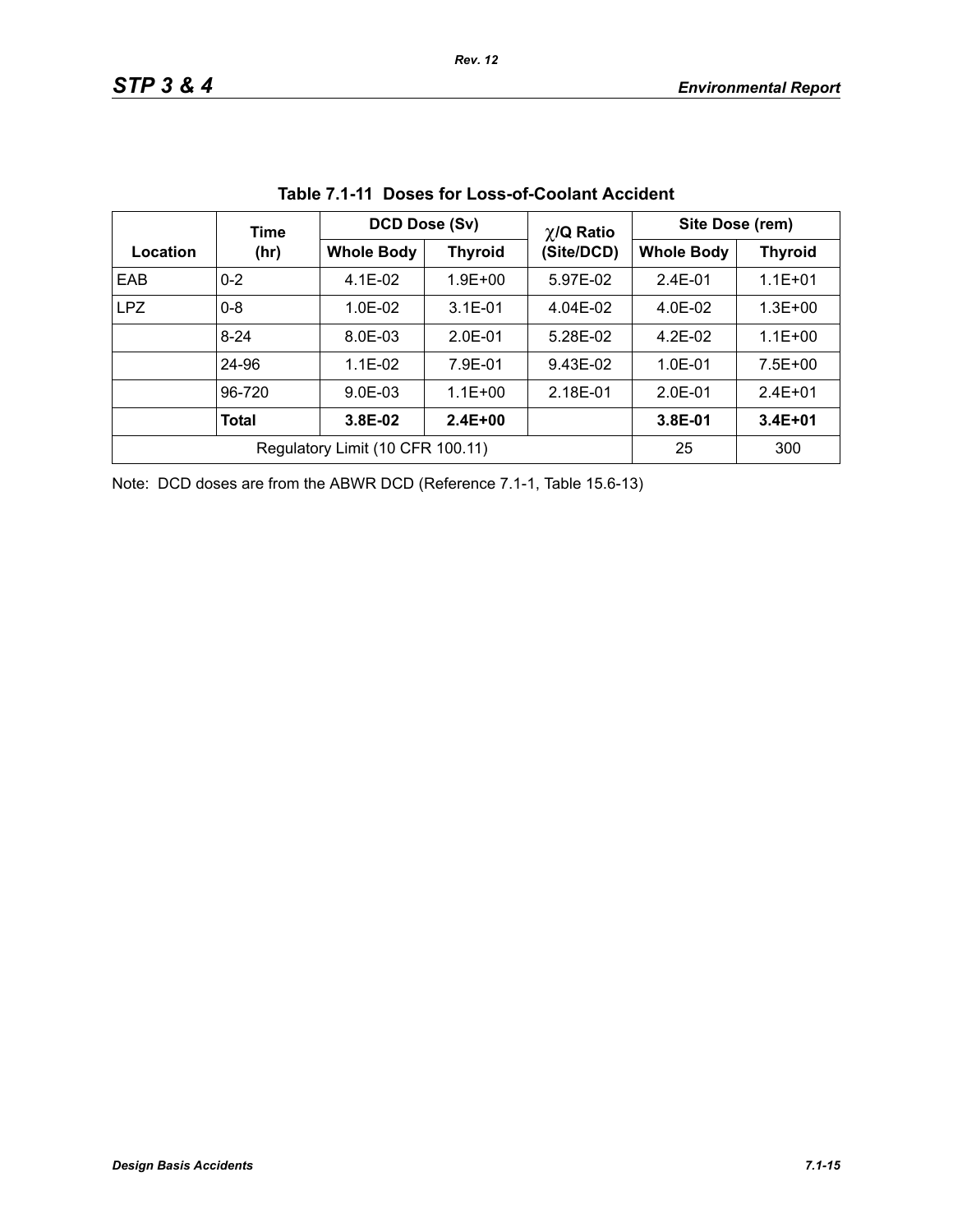|                                  | <b>Time</b>  |                   | DCD Dose (Sv)  |                               | Site Dose (rem)   |                |  |
|----------------------------------|--------------|-------------------|----------------|-------------------------------|-------------------|----------------|--|
| Location                         | (hr)         | <b>Whole Body</b> | <b>Thyroid</b> | $\chi$ /Q Ratio<br>(Site/DCD) | <b>Whole Body</b> | <b>Thyroid</b> |  |
| EAB                              | $0 - 2$      | 2.8E-03           | $3.0E - 01$    | 3.57E-03                      | $1.0E-03$         | $1.1E - 01$    |  |
| LPZ                              | $0 - 8$      |                   |                | 2.75E-04                      | 7.7E-05           | 8.3E-03        |  |
|                                  | $8 - 24$     |                   |                |                               |                   |                |  |
|                                  | 24-96        |                   |                |                               |                   |                |  |
|                                  | 96-720       |                   |                |                               |                   |                |  |
|                                  | <b>Total</b> |                   |                |                               | 7.7E-05           | 8.3E-03        |  |
| Regulatory Limit (10 CFR 100.11) |              |                   |                | 25                            | 300               |                |  |

**Table 7.1-12 Doses for Cleanup Water Line Break Outside Containment**

Notes:

DCD doses are from the ABWR DCD (Reference 7.1-1, Table 15.6-18).

The DCD does not provide LPZ doses. The site LPZ doses are obtained by multiplying the DCD EAB doses by the ratio of LPZ  $\chi$ /Q to DCD EAB  $\chi$ /Q.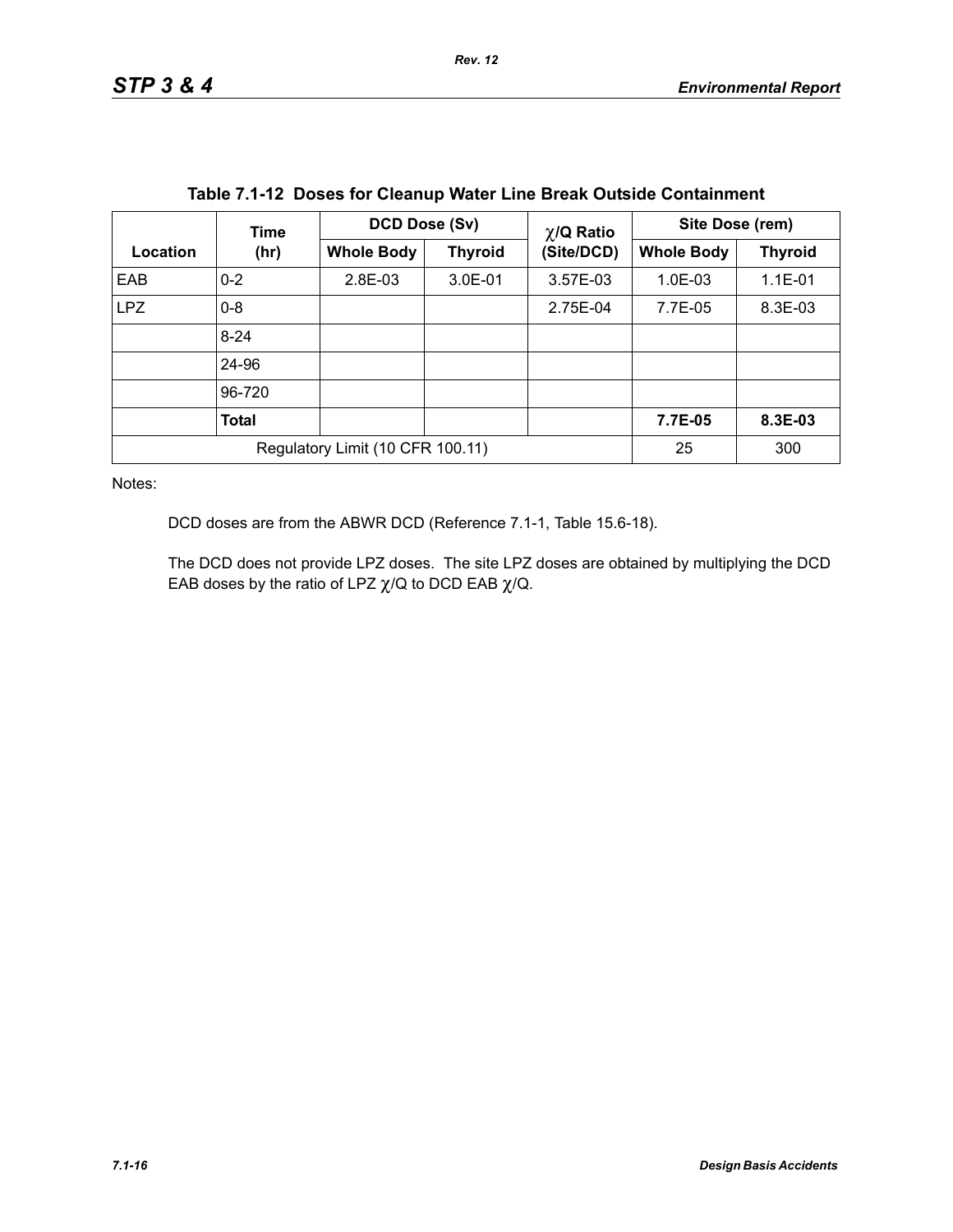| Location                                         | Time         |                   | DCD Dose (Sv)  |                               | Site Dose (rem)   |                |  |
|--------------------------------------------------|--------------|-------------------|----------------|-------------------------------|-------------------|----------------|--|
|                                                  | (hr)         | <b>Whole Body</b> | <b>Thyroid</b> | $\chi$ /Q Ratio<br>(Site/DCD) | <b>Whole Body</b> | <b>Thyroid</b> |  |
| EAB                                              | $0 - 2$      | $1.2E-02$         | 7.5E-01        | 5.97E-02                      | 7.2E-02           | $4.5E + 00$    |  |
| LPZ                                              | $0 - 8$      |                   |                | 4.60E-03                      | $5.5E-03$         | $3.4E - 01$    |  |
|                                                  | $8 - 24$     |                   |                |                               |                   |                |  |
|                                                  | 24-96        |                   |                |                               |                   |                |  |
|                                                  | 96-720       |                   |                |                               |                   |                |  |
|                                                  | <b>Total</b> |                   |                |                               | 5.5E-03           | 3.4E-01        |  |
| Regulatory Limit (NUREG-0800, Subsection 15.7.4) |              |                   |                |                               | 6                 | 75             |  |

**Table 7.1-13 Doses for Fuel Handling Accident**

Note:

DCD doses are from the ABWR DCD (Reference 7.1-1, Table 15.7-11).

The DCD does not provide LPZ doses. The site LPZ doses are obtained by multiplying the DCD EAB doses by the ratio of LPZ  $\chi$ /Q to DCD EAB  $\chi$ /Q.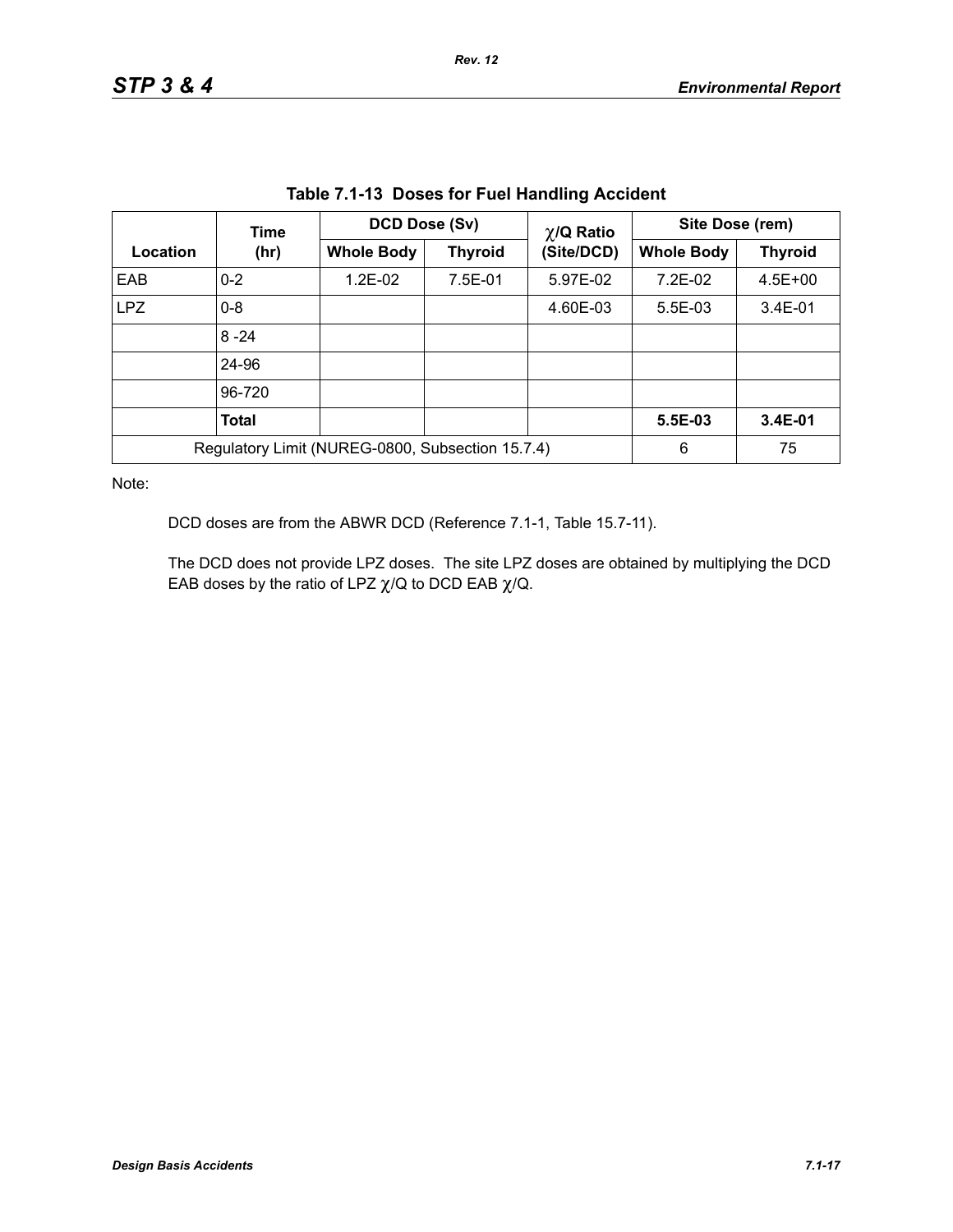|                              |                                                                                                |                             | Site Dose (rem) |             |                      | Dose Limit (rem) |  |
|------------------------------|------------------------------------------------------------------------------------------------|-----------------------------|-----------------|-------------|----------------------|------------------|--|
| <b>DCD</b><br><b>Section</b> | <b>Accident</b>                                                                                | <b>Whole</b><br><b>Body</b> | <b>Thyroid</b>  | <b>TEDE</b> | Whole<br><b>Body</b> | <b>Thyroid</b>   |  |
| 15.6.2                       | <b>Failure of Small Lines</b><br><b>Carrying Primary Coolant</b><br><b>Outside Containment</b> | $5.6E - 0.3$                | 2.9E-01         | $1.4E-02$   | 2.5                  | 30               |  |
| 15.6.4                       | Main Steam Line Break                                                                          |                             |                 |             |                      |                  |  |
|                              | Preexisting Iodine Spike                                                                       | 7.8E-02                     | $3.0E + 00$     | $1.7E - 01$ | 25                   | 300              |  |
|                              | Equilibrium Iodine Activity                                                                    | $3.7E-03$                   | 1.6E-01         | 8.4E-03     | 2.5                  | 30               |  |
| 15.6.5                       | Loss-of-Coolant Accident                                                                       | $2.4F - 01$                 | $1.1E + 01$     | $5.9F - 01$ | 25                   | 300              |  |
| 15.6.6                       | Cleanup Water Line Break<br><b>Outside Containment</b>                                         | $1.0E-03$                   | $1.1E - 01$     | 4.2E-03     | 25                   | 300              |  |
| 15.7.4                       | <b>Fuel-Handling Accident</b>                                                                  | 7.2E-02                     | 4.5E+00         | $2.1E - 01$ | 6                    | 75               |  |

*Rev. 12*

Notes:

The site doses and dose limits are taken from Tables 7.1-8 to 7.1-13.

The dose limits are from either NUREG-0800 or 10 CFR 100.11, as indicated in Tables 7.1-8 to 7.1-13.

Preexisting Iodine Spike and Equilibrium Iodine Activity are subsets of Main Steam Line Break.

All accidents meet the 10 CFR 50.34(a)(1)(ii) dose limit of 25 rem TEDE.